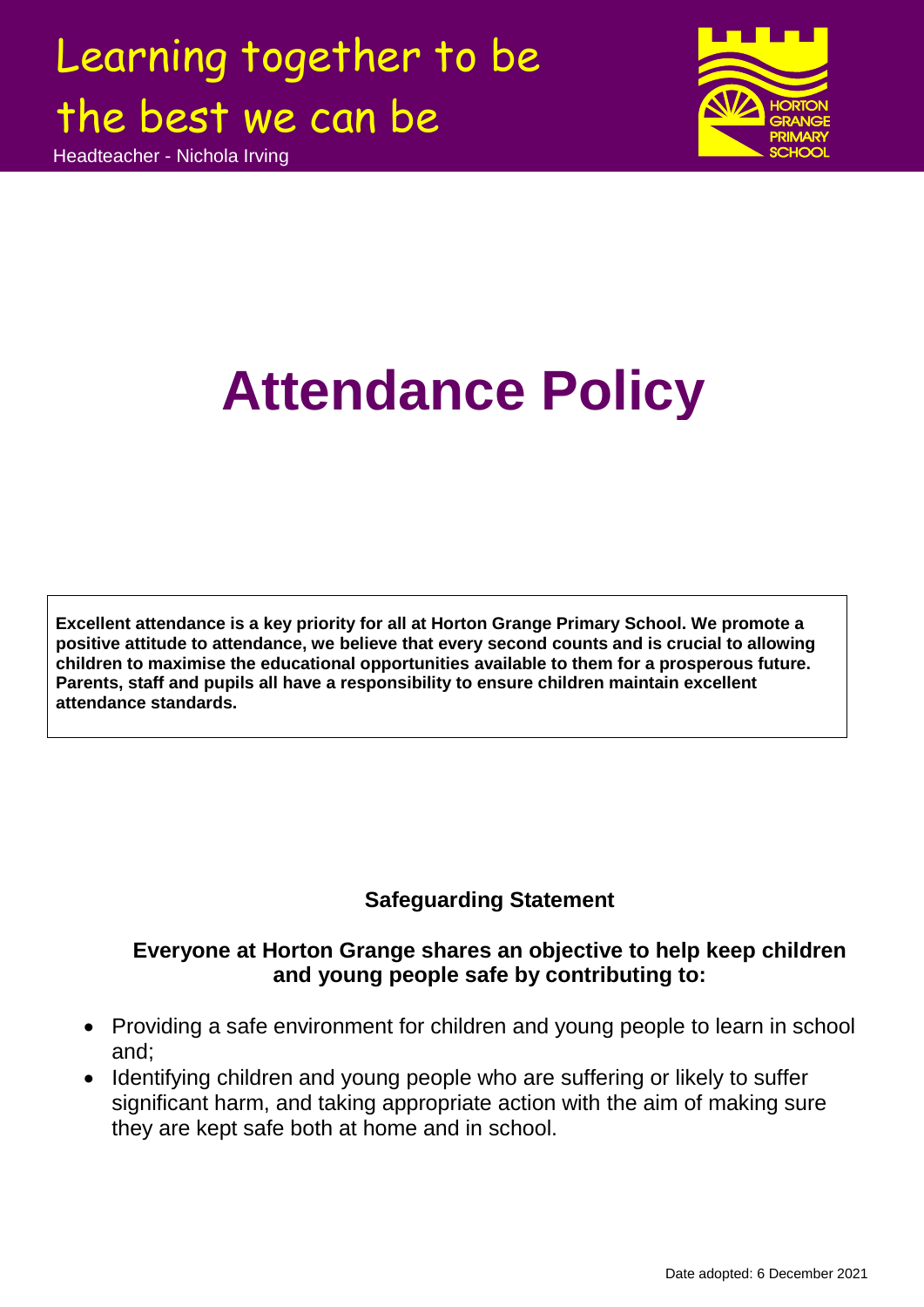Headteacher - Nichola Irving



### **INTRODUCTION**

The aim of this policy is to provide a framework and guidance to all staff and parents to encourage children to attend school regularly so that they can take full advantage of the educational opportunities available to them. The policy is based on current legislation contained in the Education Act 1996 and best practice guidance produced by the Department for Education (DfE) and with reference to Keeping Children Safe in Education 2021.

Excellent attendance promotes excellent learning. Regular school attendance is essential if children are to achieve their full potential academically, socially and emotionally. Good attendance maximises the daily opportunities we, as a school, provide and helps children become emotionally resilient, confident and competent adults who are able to achieve their goals and aspirations and make a positive contribution to their community. We don't want any child to be disadvantaged by poor attendance, therefore we will work with families and aim to identify the reasons for poor attendance at the earliest opportunity and try to resolve any difficulties and offer support where necessary.

The responsibility for good attendance is shared, involving the whole school, parents and the local community. Our Attendance Policy should not be viewed in isolation; it is a thread that runs through all aspects of school improvement, and is supported by our policies on safeguarding, bullying, behaviour and special educational need and disability. This policy also takes into account the Human Rights Act 1998, the Disability Discrimination Act 1995 and the Race Relations Act 2000.

### **HOW ATTENDANCE IS JUDGED**

| <b>Attendance</b> | <b>Description</b>           | Approx. days lost<br>per year | <b>Sessions</b><br>Each day has 2,<br>a.m. and p.m. | Approx. weeks<br>lost per year |
|-------------------|------------------------------|-------------------------------|-----------------------------------------------------|--------------------------------|
| $100 - 99%$       | Exceptional                  | $0$ to $3$                    | $0 - 8$                                             | Less than 1                    |
| 96-98.9%          | Good                         | 4 to 9                        | $10 - 18$                                           | 1 to 2                         |
| 95.9-90.1%        | <b>At Risk</b>               | 10 to 18                      | $20 - 37$                                           | $2$ to 4                       |
| 90% and less      | <b>Persistent</b><br>Absence | 19 or more                    | 38 and more                                         | 4 or more                      |

There are 190 days in a school year and we define our key levels of attendance as:

### **PRINCIPLES**

Horton Grange Primary School believes the following important principles underpin our approach to managing attendance: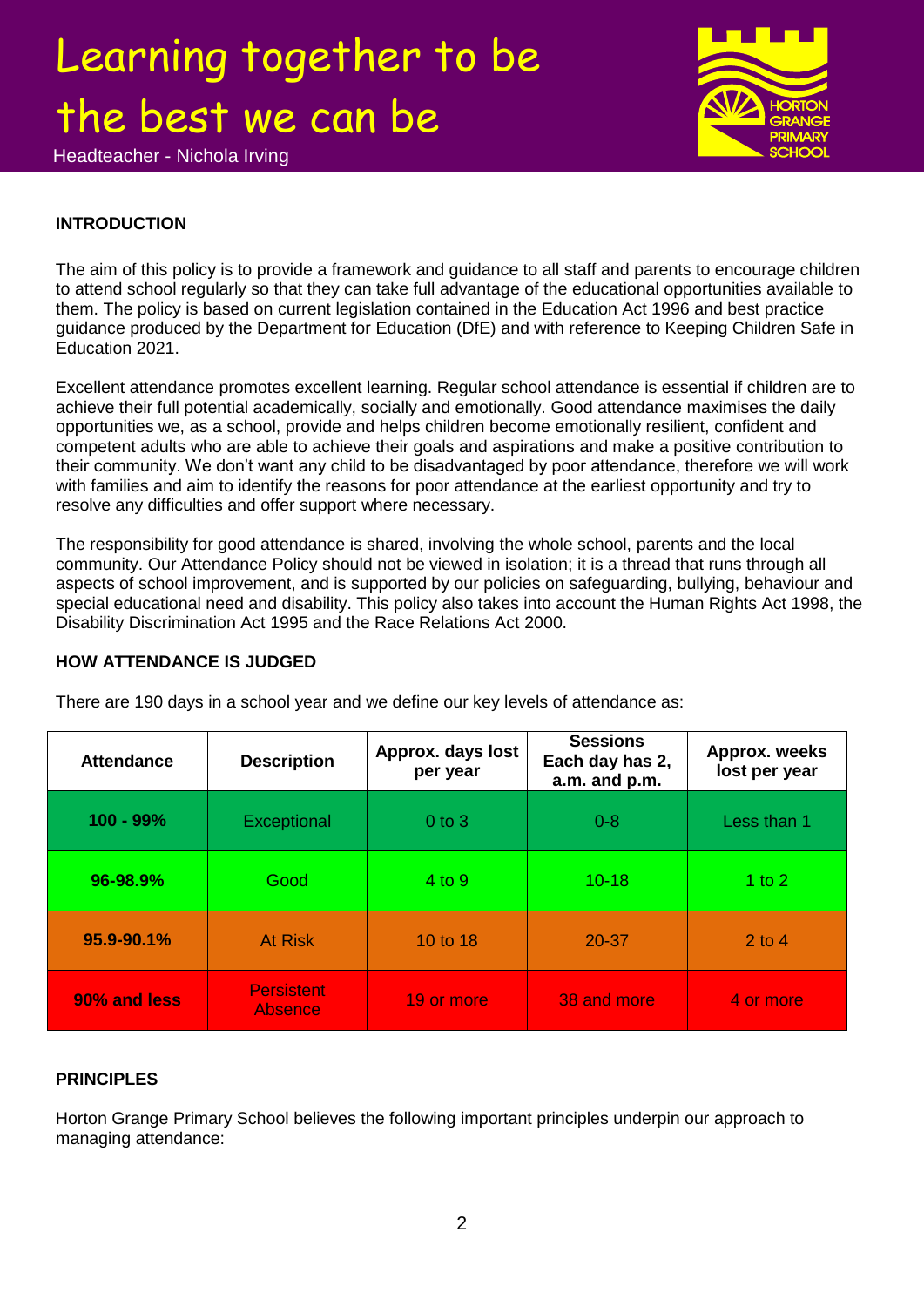

Headteacher - Nichola Irving

### **Roles and Responsibilities**

Pupils parents/carers and all school staff including governors understand the issues and procedures for attendance and punctuality.

Anyone with attendance concerns, including pupils and parents feel they can raise concerns and share in addressing those concerns.

Time and resources are in place to support good attendance. Roles and responsibilities are clearly defined.

### **Procedures linked to attendance – early identification, tracking and reporting**

There are clear procedures in place for maximising pupil attendance and tracking and reporting absence.

Sanctions for failing to ensure regular attendance are fully understood by the whole school community and parents/carers.

There is a transparency in dealing with attendance issues.

Identifying patterns of absence and intervening early are crucial. Patterns of attendance are established early in a school career. Children who miss significant amounts of their education in primary schools are more likely to truant later on. School will work closely in partnership with the allocated Education Welfare Officer (EWO), Northumberland County Council (NCC) and Children's Services.

### **Rewards and Promotion**

Rewards are given for good attendance and to those who strive to improve it.

Each of these principles is explained in full detail in the following guidance.

### **Rights/Roles/ Responsibilities**

There is a clear link between poor attendance at school and lower academic achievement. Of pupils who miss more than 50% of school only 3% achieve 5 or more GCSEs at grades 9 to 4 including Maths and English. Therefore, evidence shows us that regular attendance in a primary school setting is paramount to ensure that all children achieve a successful future.

Horton Grange Primary School believes that improved school attendance can only be achieved if it is viewed as a shared responsibility of the school staff, governors, parents/carers, pupils and the wider school community.

### **The Governing Body will**:

Ensure that the importance and value of good attendance is promoted to pupils and their parents/carers.

Have a named senior manager to lead on attendance (Emma Brownrigg, Assistant Head Teacher).

Regularly review the school's Attendance Policy and ensure the required resources are available to fully implement it.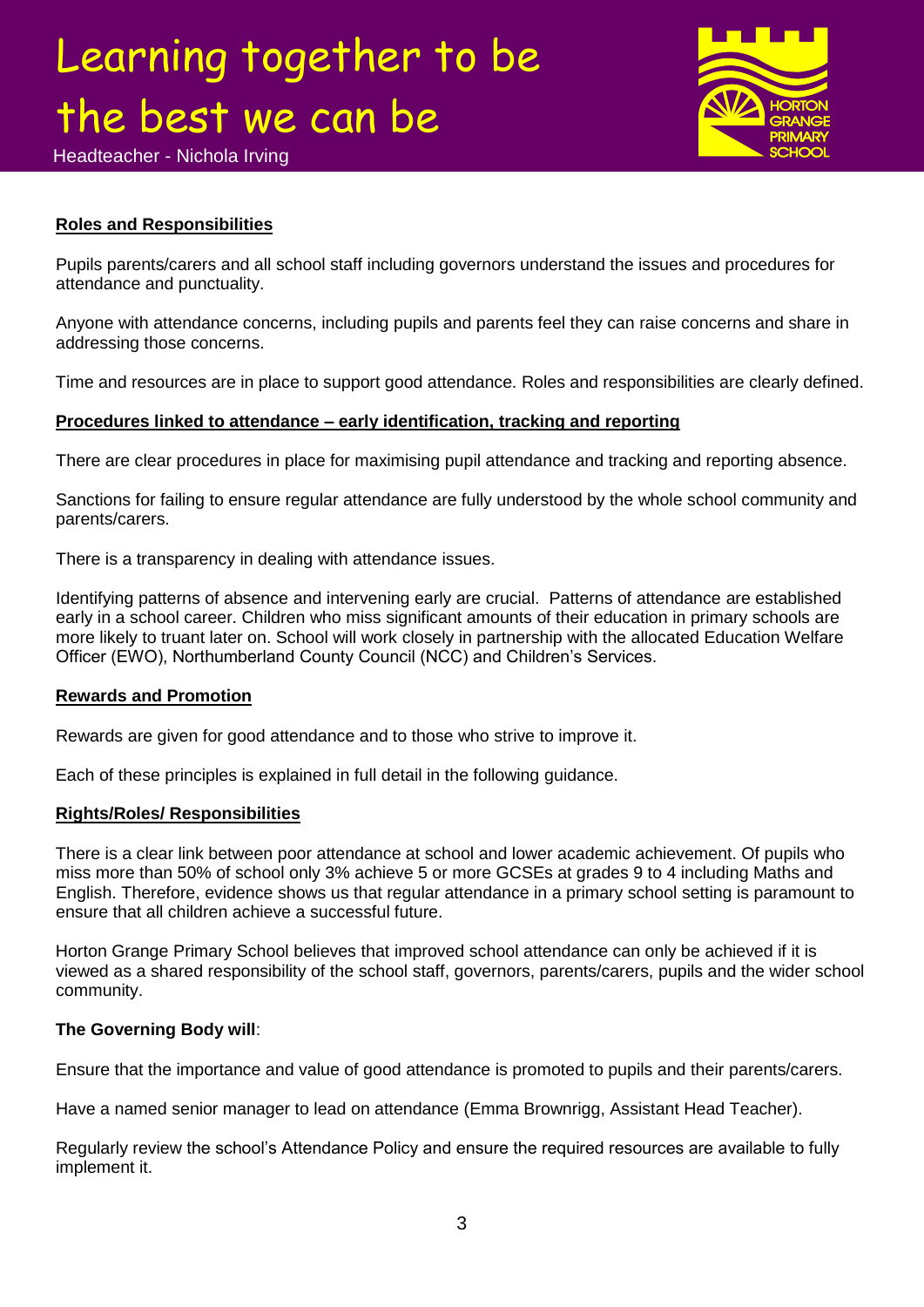Headteacher - Nichola Irving



Identify a member of the governing body to lead on attendance matters. This is currently Vickie Allen

Ensure that the most recent legislation is complied with.

Monitor the school's attendance and related issues through termly reporting at Governing Body Meetings.

Ensure that attendance data is reported to the Local Authority and Department for Education as required and on time (this includes monthly CME returns).

Have clear systems in school to report, record and monitor the attendance of all pupils, including those who are educated off-site.

Ensure that there are procedures for collecting and analysing attendance data frequently to identify causes and patterns of absence. These will be disseminated to the Head Teacher and Assistant Head Teacher weekly.

Ensure that data is understood and used to devise solutions and to evaluate the effectiveness of interventions.

#### **The Senior Leadership Team will**:

Actively promote the importance and value of good attendance to staff, pupils and their parents/carers**.** 

Form positive relationships with pupils and parents/carers.

Reinforce that a positive learning climate is essential for promoting good attendance.

Ensure that there is a whole school approach which reinforces good school attendance; with good teaching and learning experiences that encourage all pupils to attend and to achieve.

Monitor the implementation of the Attendance Policy and ensure that the policy is reviewed regularly.

Make staff aware of the Attendance Policy and ensure they are adequately trained to address attendance issues.

Ensure that the Registration Regulations, England, 2006 and other attendance related legislation is complied with.

Have a named senior leader to lead on attendance and allocate sufficient time and resources (Mrs Brownrigg).

Return school attendance data to the Local Authority and Department for Education as required and on time.

Report the school's attendance and related issues through termly reporting to the Governing Body and on a half termly basis to the lead governor for attendance.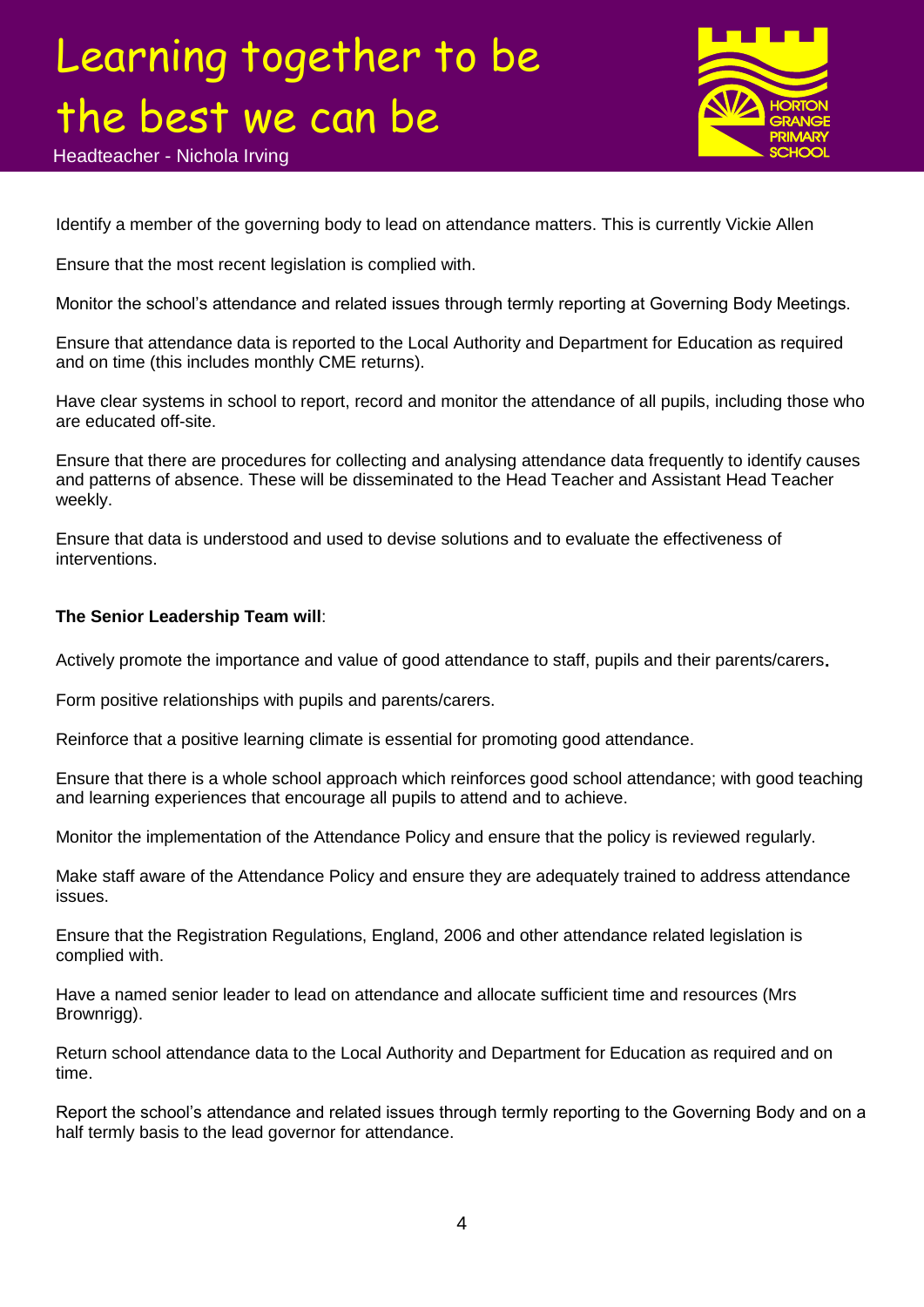

Headteacher - Nichola Irving

Have systems in place to report, record and monitor the attendance of all pupils, including those who are educated off-site.

Collate and analyse attendance data frequently to identify causes and patterns of absence.

Interpret the data to develop solutions and to evaluate the effectiveness of interventions.

Involve Education Welfare and develop a multi-agency response to improve attendance and support pupils and their families.

Document interventions used to a standard required by the local authority should legal proceedings be instigated.

#### **All staff will:**

Actively promote the importance and value of good attendance to pupils and their parents/carers.

Form positive relationships with pupils and parents/carers.

Contribute to a whole school approach which reinforces good school attendance; with good teaching and learning experiences that encourage all pupils to attend and to achieve. A positive learning climate is essential for promoting good attendance.

Comply with the Registration Regulations, England, 2006 and other attendance related legislation.

Implement systems to report, record and monitor the attendance of all pupils, including those who are educated off-site

Analyse attendance data to identify causes and patterns of absence.

Contribute to the evaluation of school strategies and interventions.

Work with the Education Welfare Officer and other agencies to improve attendance and support pupils and their families.

Document interventions used to a standard required by the local authority should legal proceedings be instigated.

#### **Parents/Carers will:**

Talk to their child about school and what goes on there. Take a positive interest in their child's work and educational progress.

Instil the value of education and regular school attendance within the home.

Encourage their child to look to the future and have aspirations.

Contact the school if their child is absent to let them know the reason why and the expected date of return. Provide a written explanation if necessary.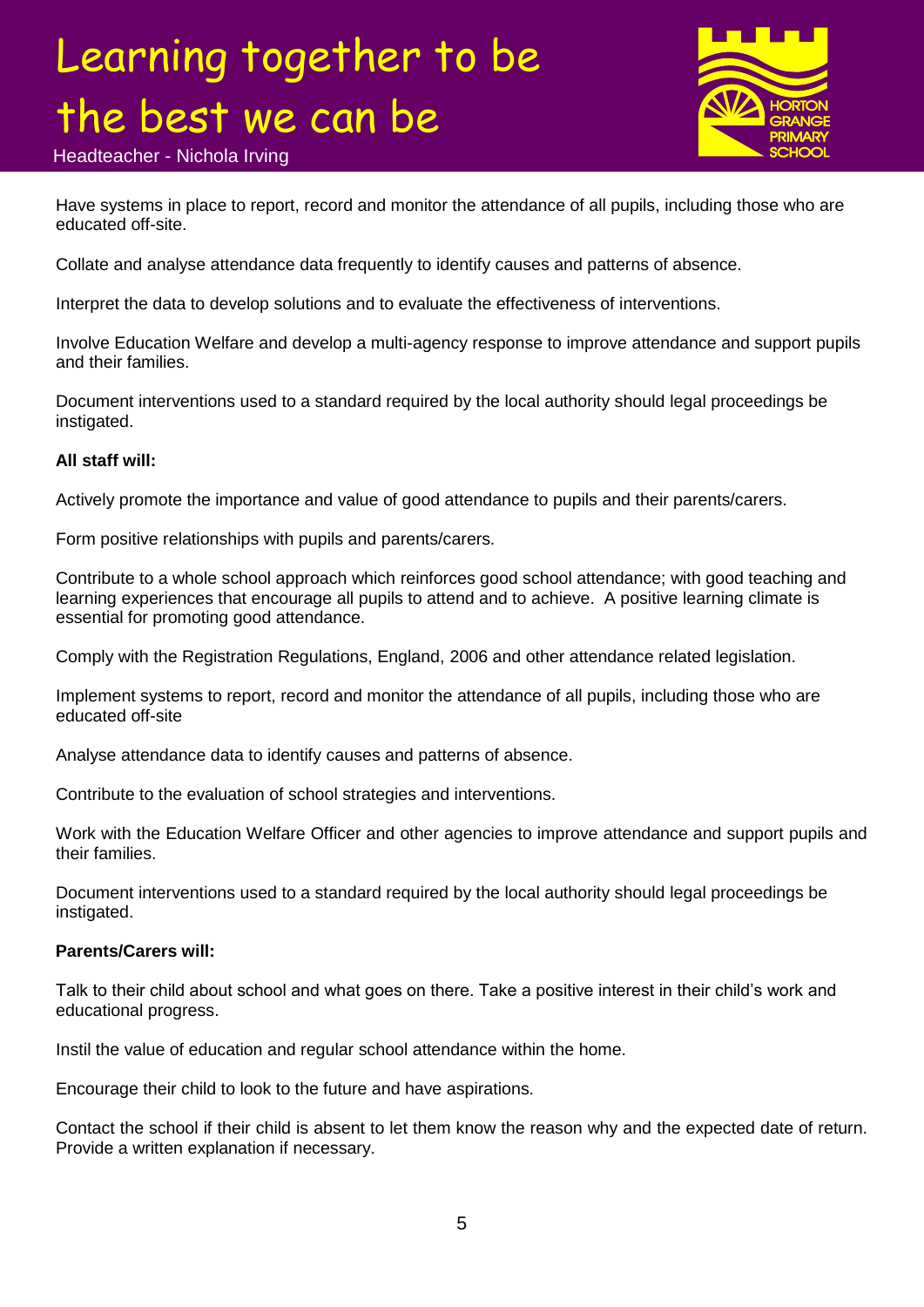

Headteacher - Nichola Irving

Avoid unnecessary absences. Wherever possible make appointments for the Doctors, Dentists etc. outside of school hours.

Ask the school for help if their child is experiencing difficulties.

Inform the school of any change in circumstances that may impact on their child's attendance.

Support the school; take every opportunity to get involved in their child's education, form a positive relationship with school and acknowledge the importance of children receiving the same messages from both school and home.

Encourage routine at home, for example, bed times, homework, preparing school bag and uniform the evening before.

Not keep their child off school to go shopping, to help at home or to look after other members of the family.

Avoid taking their child on family holidays during term-time.

### **Procedures linked to attendance – early identification, tracking and reporting**

#### **Categorising absence**

Where pupils of compulsory school age are recorded as absent, the register must show whether the absence is authorised or unauthorised.

Absence can only be authorised by the school and cannot be authorised by parents/carers. All absences will be treated as unauthorised unless a satisfactory explanation and or evidence for the pupil's absence has been received.

Parents/carers should advise the school by telephone on the first day of absence and provide the school with an expected date of return. Further evidence may be requested when there are existing attendance concerns.

#### **Absence will be categorised as follows:**

**Illness -** In most cases a telephone call or a note from the parent/carer informing the school that their child is ill will be acceptable. Where there are repeated absences due to reported illness parents/carers may be asked to provide medical evidence. This will usually be in the form of an appointment card, prescription etc.

**Medical/Dental Appointments -** Parents /carers are advised where possible to make medical and dental appointments outside of the school day. Where this is not possible, pupils should attend school for part of the day. Parents should show the appointment card to school.

**Other Authorised Circumstances -** This relates to occasions where there is cause for absence due to exceptional circumstances, for example family bereavement, visiting a parent in prison or part-time timetable agreed as part of a reintegration package.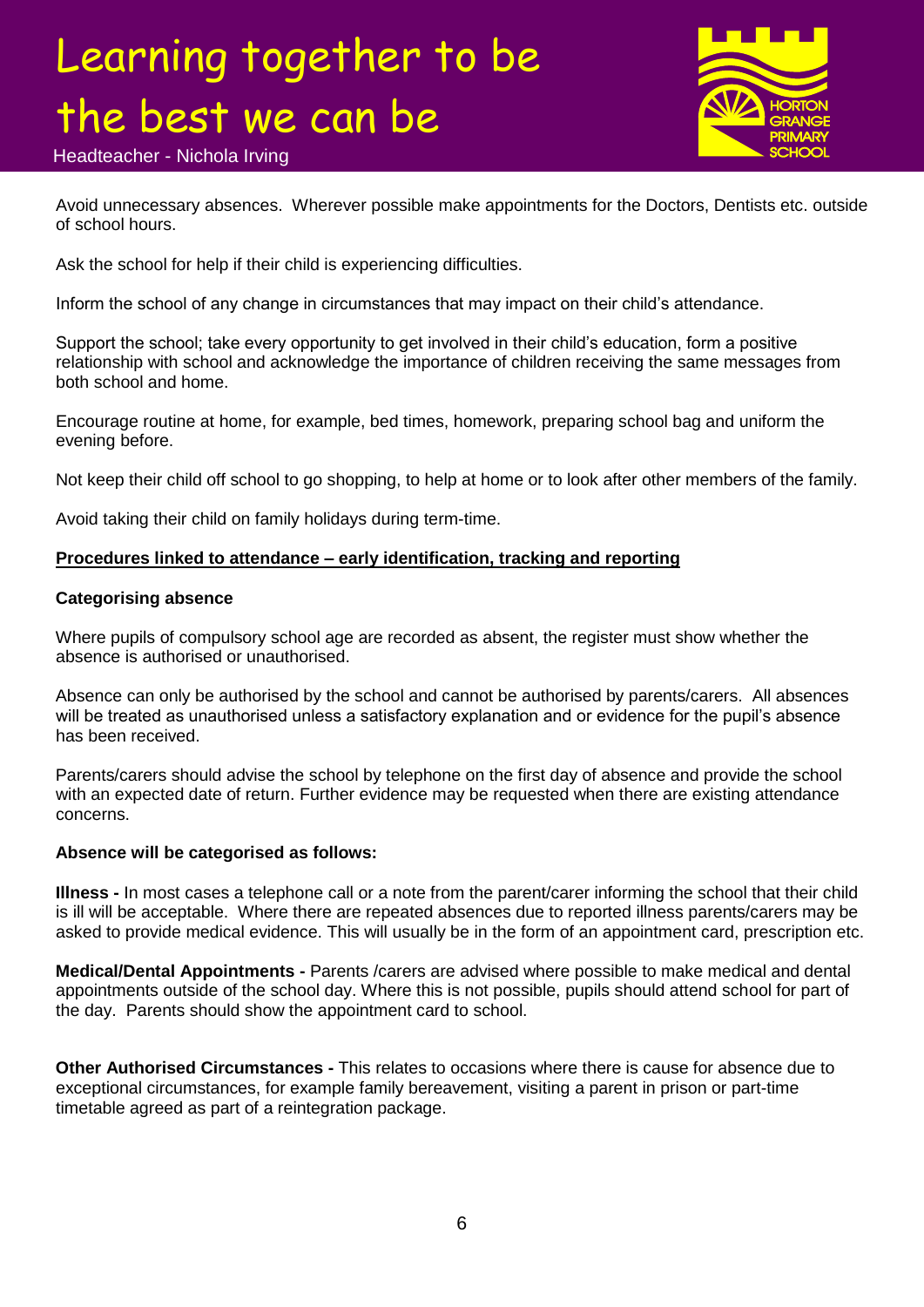

### Headteacher - Nichola Irving

**Excluded (No alternative provision made**) **-** Exclusion from attending school is counted as an authorised absence. The child's class teacher/form tutor/Head of Year will make arrangements for work to be sent home.

**Leave of absence during term time -** Amendments to the 2006 pupil regulations remove references to family holiday, extended leave and the statutory threshold of ten school days. (Authorised at the discretion of the head teacher).

The amendments make clear that:

**"Head Teachers may not grant any leave of absence during term time unless there are exceptional circumstances. Head Teachers should determine the number of school days a child can be away from school if the leave is granted."**

Leave of absence during term time is entirely at the discretion of the Head Teacher and is not a parental right.

It is at the Head Teacher's discretion to request the Local Authority to issue a Fixed Penalty Notice.

All decisions in relation to whether leave of absence is granted (authorised) or not (unauthorised) should be applied consistently and equitably.

#### **Application Process**

A parent/carer requesting leave of absence during term time should make the application in writing at least two weeks in advance.

School may invite the parent/carer into school to discuss the reasons for the application and the impact the absence may have on the child's education.

The school will reply to applications via text message in most cases. However, some applications may need further written communication from the Head Teacher. Registers are coded accordingly and if the child does not return on the expected date, the standard absence policy procedures are adhered to.

If a parent/carer removes their child from school without requesting leave of absence or without authorisation from the Head Teacher and the Head Teacher wishes the Local Authority to issue a Penalty Notice; the parent will be informed in writing that a request to the Local authority to issue a Penalty Notice is being made.

N.B. A minimum absence of 10 sessions (5 school days) which are unauthorised must be recorded against the pupils name within a 6-12 week period. This guidance is in accordance with the Local Code of Conduct for Penalty Notices which was reviewed and revised in September 2017.

If a pupil fails to return and contact with the parents/carers has not been made or received, school **may** take the pupil off the school's roll in compliance with the Education (Pupil Registration) (England) Regulations 2006. This means that the child will lose their school place.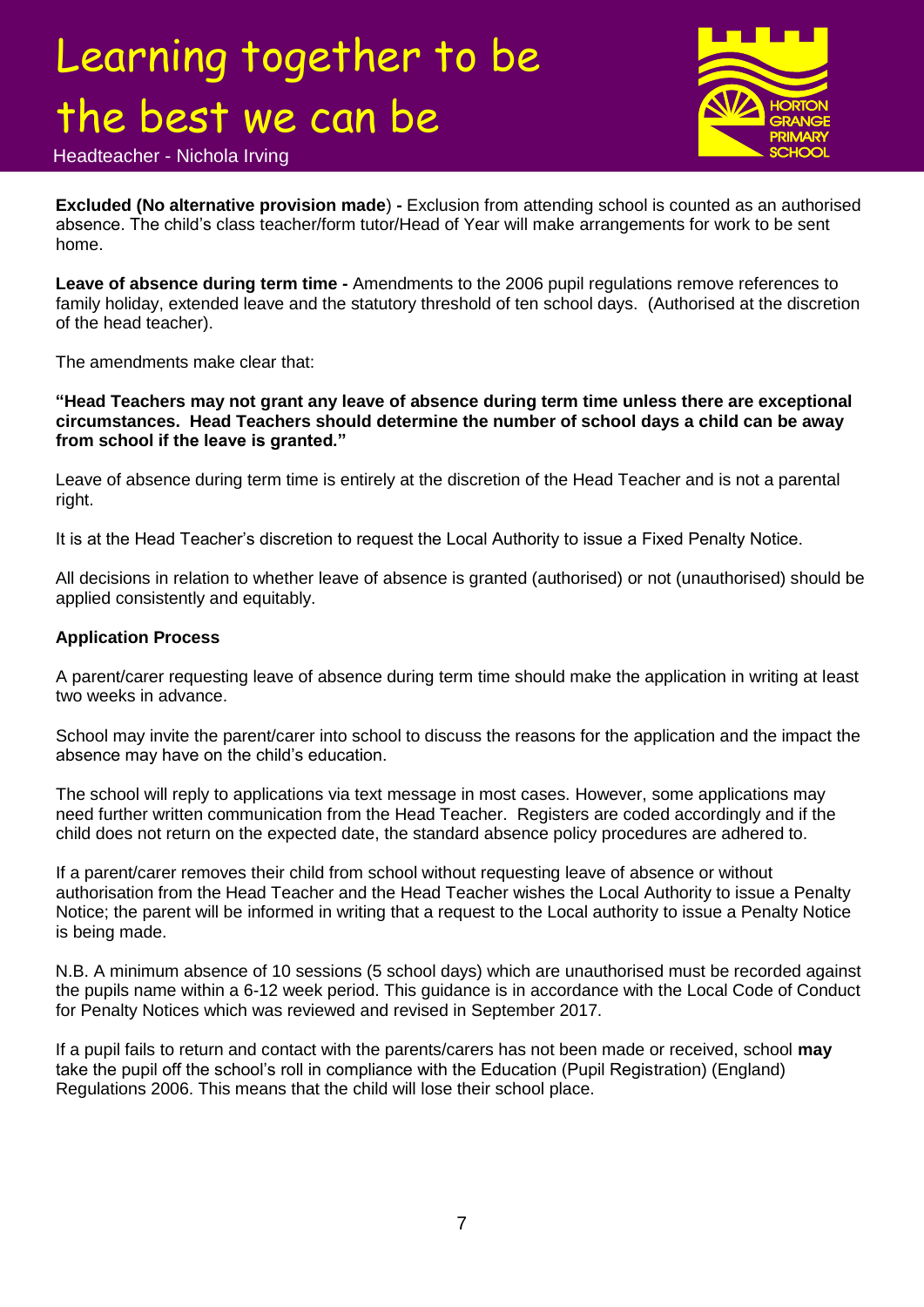

Headteacher - Nichola Irving

### **Religious Observance**

Horton Grange Primary School acknowledges the multi-faith nature of British society and recognises that on some occasions, religious festivals may fall outside school holiday periods or weekends and this necessitates a consideration of authorised absence or special leave for religious observance.

It is reasonable for a parent/carer to request their children not to attend school on any day of religious observance if recognised by the parent's/carer's religious body.

Parents/carers are requested to give advance notice to the school if they intend their child to be absent.

However, in the interests of fulfilling the academic requirements of the school and limiting the authorised absence rate of the school, it is identified as reasonable that no more than one day be designated for any individual occasion of religious observance/festival and no more than three days in total in any academic year. Any further absence will be categorised as unauthorised.

### **Traveller Absence**

The aim for the attendance of Traveller children, in common with all other children, is to attend school as regularly and as frequently as possible.

To protect Traveller parents/carers from unreasonable prosecution for non-attendance, the Education Act 1944, Section 86, states that a Traveller parent is safe from prosecution if their child accrues 200 attendances (i.e. 200 half days) in a year. This is only when the family are engaged in a trade or business that requires them to travel and when the child is attending school as regularly as that trade permits.

It does not mean that part-time education for Traveller children is legally acceptable, nor does it relieve parents/carers of their duties to ensure that their children are receiving suitable education when not at school.

When in or around Northumberland, if a family can reasonably travel back to their Base School (see below) then the expectation is that their child will attend full-time.

Horton Grange Primary School will be regarded as the base school if it is the school where the child normally attends when they are not travelling. However, the pupil must have attended in the last 18 months. Traveller children can register at other schools temporarily while away from their base school, in such cases, the pupil's school place at Horton Grange Primary School will be kept open for them whilst travelling. This is to protect them from unfairly losing their place at their school of usual attendance.

Horton Grange Primary School can only effectively operate as the child's base school if it is engaged in ongoing dialogue with Traveller families. This means that parents/carers must:

advise of their forthcoming travelling patterns before they happen; and inform the school regarding proposed return dates.

Horton Grange Primary School will authorise absence of Traveller children if we are satisfied that a family is travelling and has given indication that they intend to return.

Traveller children will be recorded as attending an approved educational activity when: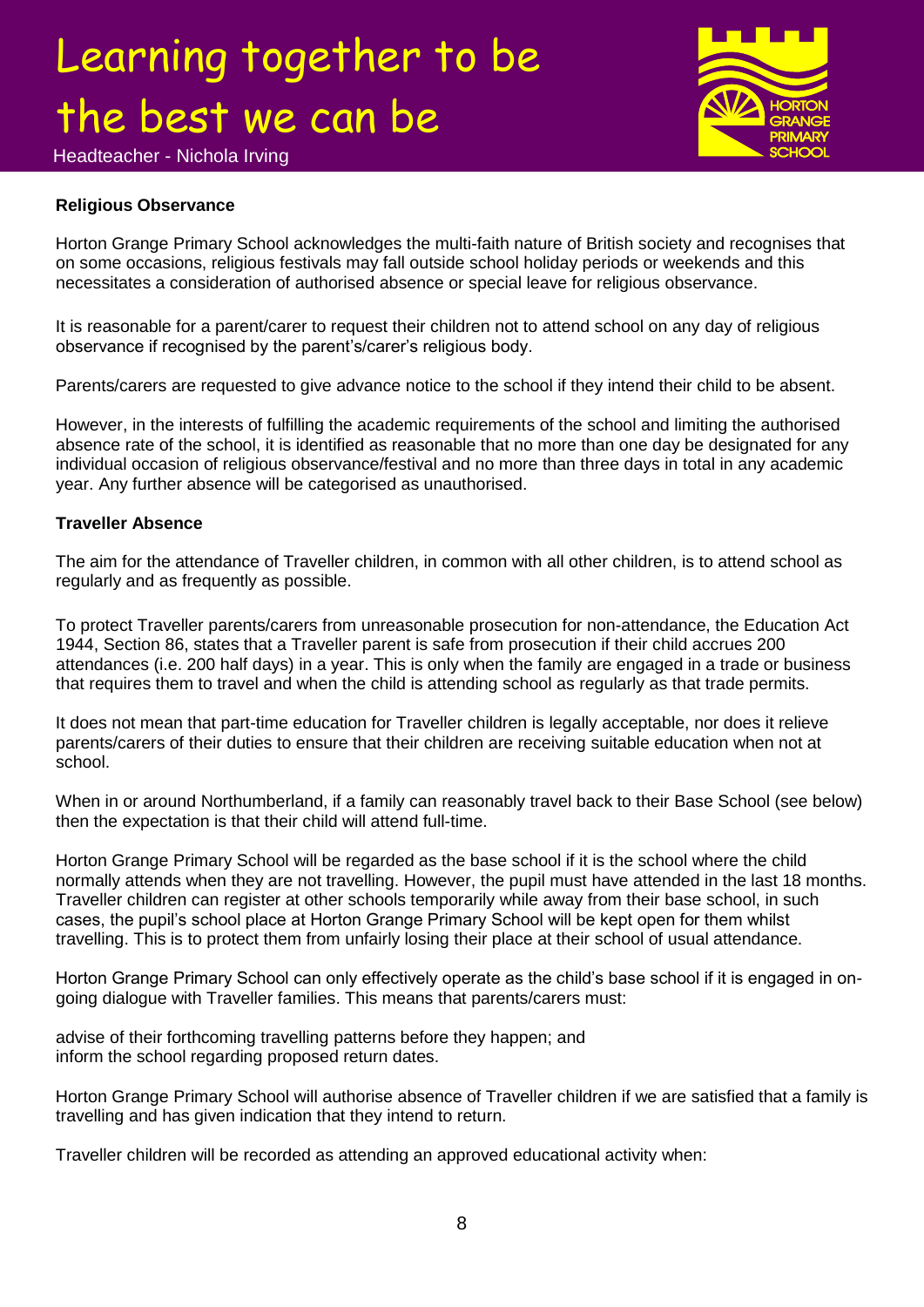Headteacher - Nichola Irving



The child is on roll and attending another visited school.

Undertaking supervised educational activity under the jurisdiction of another Local Authority's Traveller Education. Service

The child is undertaking computer based distance learning that is time evidenced.

Where Traveller children are registered pupils at a school and are known to be present either at a site (official or otherwise) or in a house and are not attending school, the absence will be investigated in the same way as that for any pupil.

### **Late Arrival**/**Punctuality**

Morning registration is at 8.55am and children will need to be in school by that time. The school doors open at 8:50. Children arriving after 8:55am should access school through Main Reception. The children will attend class and the class teacher will call the register, closing of registers is at 9.10am. Children arriving after 8.55am will be marked as present but arriving late (L).

The register will close at 9.10am. Children arriving after the close of register (9:10am) will be recorded as late after registration (U). This will not be authorised and will count as an absence for that school session. The register is taken twice a day therefore the day counts as two attendances. Children arriving late to school must immediately report to the main reception where a late slip will be required to be completed by the parent/carer if they are present.

Late absences will only be **authorised** if a satisfactory explanation for the late arrival can be provided, for example, evidence of attendance at a medical appointment such as dentist, doctors or hospital.

The absence will be recorded as **unauthorised** if the pupil has arrived late without justifiable cause, for example, if they woke up late, had no uniform to wear or were waiting for their uniform to dry.

### **Unauthorised absence**

If a parent/carer fails to notify school of their child's daily absence, the school office will record this as an unauthorised absence in the register. This will count as an absence for that school session.

Absence will not be authorised unless parents have provided a satisfactory explanation that has been accepted as such by the school.

Examples of unsatisfactory explanations include:

A pupil's/family member's birthday Shopping for uniforms/shoes Having hair cut Closure of a sibling's school for INSET (or other) purposes Illness where the child is considered well enough to attend school Leave of Absence taken without the authorisation of school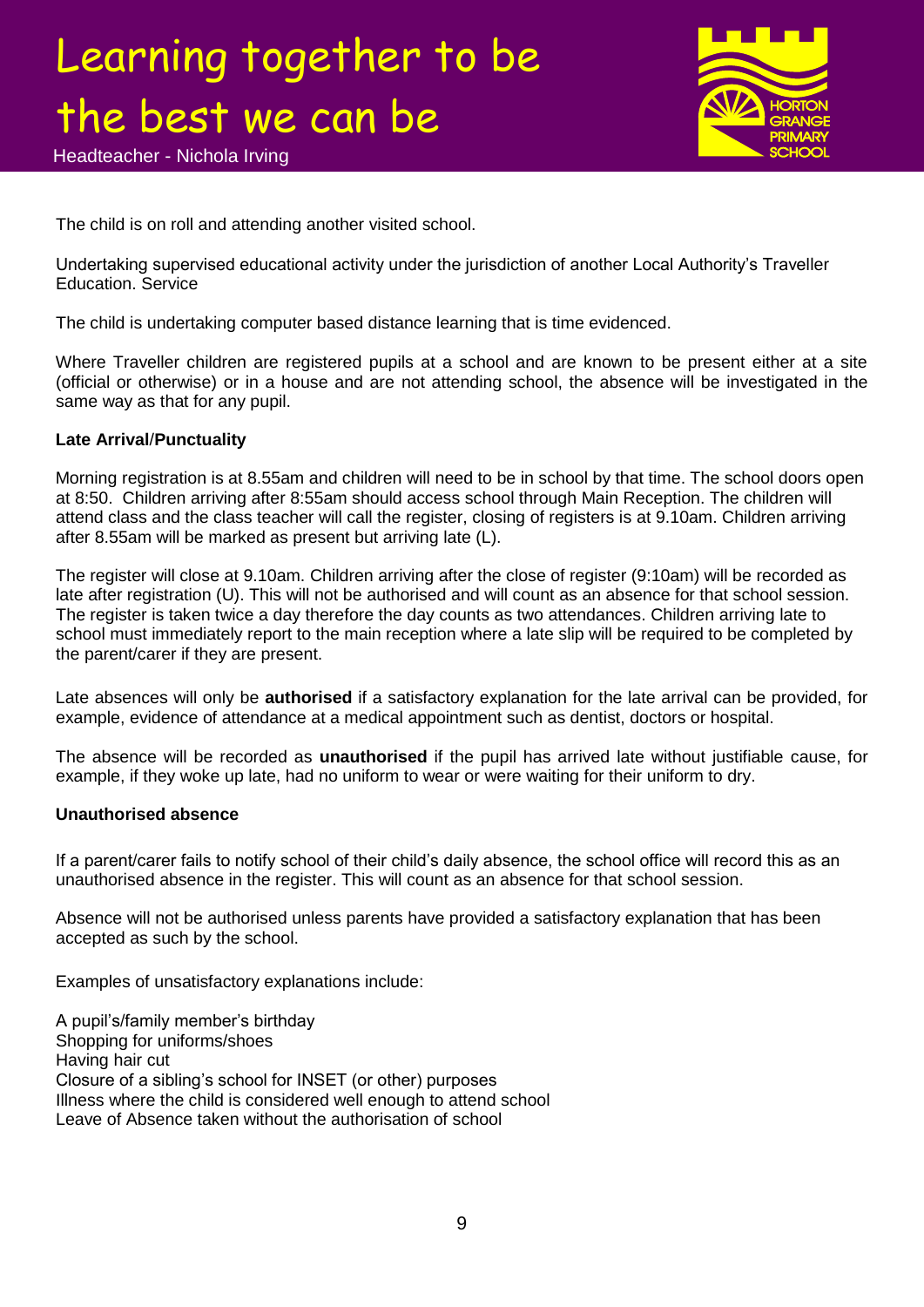

### **Children open to Children Services**

Registers are screened for absences where there are known child protection plans in conjunction with the Head Teacher/Family Support Guidance and Welfare Officer.

### **Children subject to a Child Protection plan**

If a child on a child protection plan fails to attend school on the first day of absence without a reason. If the family cannot be contacted that day by telephone, the Social Worker attached to the family will be contacted and notified of the absence. If contact can still not be established, a home visit will be made by the Assistant Head Teacher and Family Support Guidance and Welfare Officer at the earliest opportunity.

### **Children subject to a Child In Need plan**

Where the school has concerns about a child's attendance, on the second day of absence without a reason, they will notify Children Services and report the concern to the identified Social Worker.

### **Deletions from the Register**

In accordance with the Education (Pupil Registration) (England) Regulations 2006, pupils will only be deleted from the register when one of the following circumstances applies:

The pupil has ceased to be of compulsory school age.

Permanent exclusion has occurred and procedures have been completed.

Death of a pupil.

Transfer between schools.

Pupil withdrawn to be educated outside the school system.

Failure to return from an extended holiday after both the school and the Local Authority have tried to locate the pupil.

A medical condition prevents their attendance and return to the school before ending compulsory schoolage.

In custody for more than four months (in discussion with The Youth Offending Team).

20 days continuous unauthorised absence and both the Local Authority and school have tried to locate the pupil.

Left the school but not known where he/she has gone after both the school and the Local Authority have tried to locate the pupil.

The school is replaced by another school on a School Attendance Order.

The School Attendance Order is revoked by the Local Authority.

Horton Grange Primary School follows Northumberland County Council's Children Missing Education Protocol when a pupil's whereabouts is unknown.

[https://www.northumberland.gov.uk/NorthumberlandCountyCouncil/media/Child-](https://www.northumberland.gov.uk/NorthumberlandCountyCouncil/media/Child-Families/Looked%20after%20children/Virtual%20School/NORTHUMBERLAND-COUNTY-COUNCIL-Children-Missing-Education-docx.pdf)[Families/Looked%20after%20children/Virtual%20School/NORTHUMBERLAND-COUNTY-COUNCIL-](https://www.northumberland.gov.uk/NorthumberlandCountyCouncil/media/Child-Families/Looked%20after%20children/Virtual%20School/NORTHUMBERLAND-COUNTY-COUNCIL-Children-Missing-Education-docx.pdf)[Children-Missing-Education-docx.pdf](https://www.northumberland.gov.uk/NorthumberlandCountyCouncil/media/Child-Families/Looked%20after%20children/Virtual%20School/NORTHUMBERLAND-COUNTY-COUNCIL-Children-Missing-Education-docx.pdf)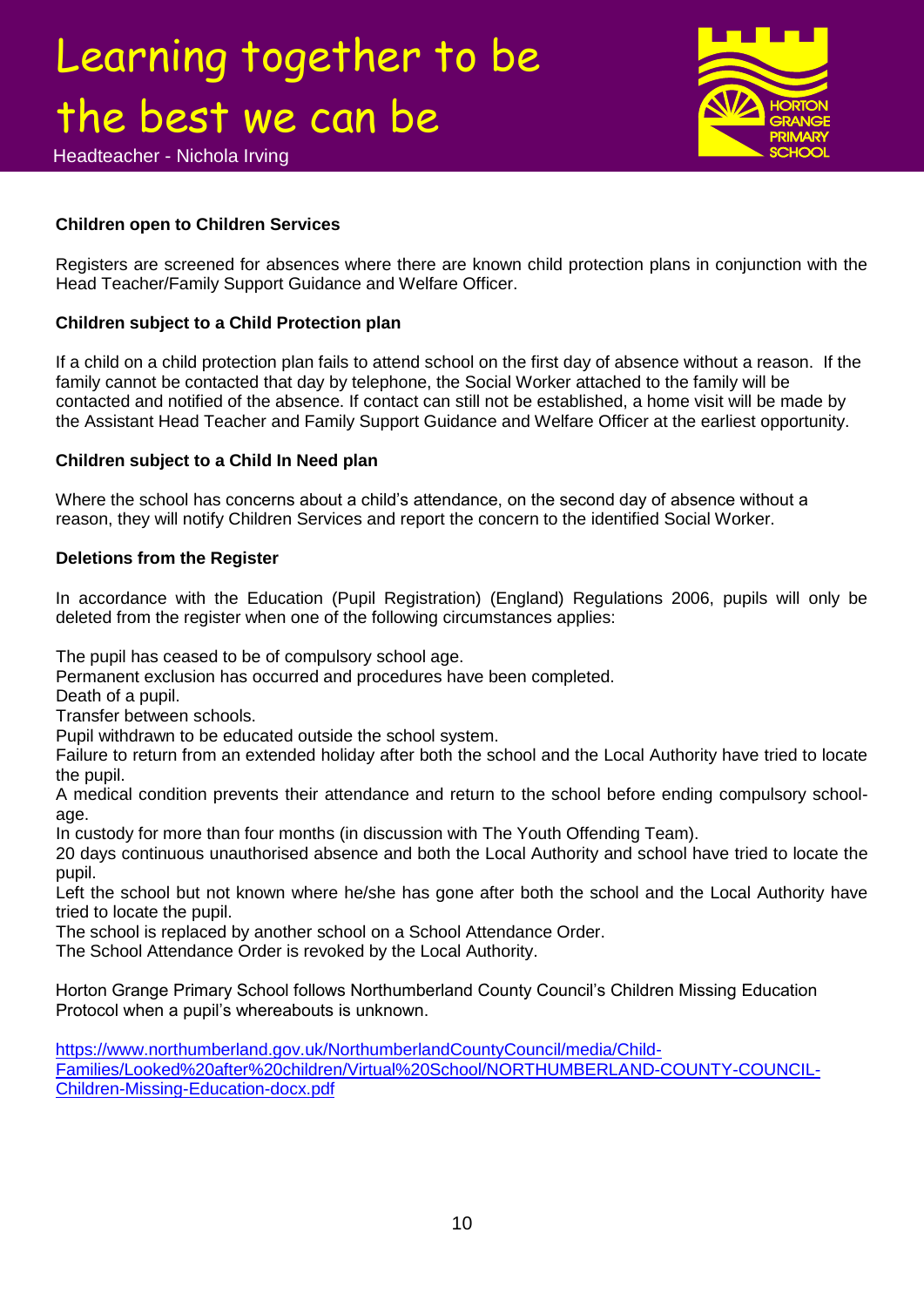Headteacher - Nichola Irving

### **COVID 19**

Although school is mandatory, in early 2020 a global pandemic was announced and this continues to affect some children's ability to attend school. To make sure schools record this accurately and consistently, we have made changes to the regulations governing school attendance registers to add a new category of non-attendance - not attending in circumstances related to coronavirus (COVID-19). This category must only be used to record sessions that take place where a pupil does not attend because their travel to, or attendance at, school would be:

*"Contrary to guidance relating to the incidence or transmission of coronavirus (COVID19) from Public Health England (PHE) and/or the Department of Health and Social Care (DHSC) or prohibited by any legislation (or instruments such as statutory directions) relating to the incidence or transmission of coronavirus (COVID-19). In line with the Secretary of State's expectation that no parent will be penalised for following official public health advice for their child not to attend a given session, this new category of non-attendance will not count as an absence (authorised or unauthorised) for statistical purposes."*

All absences will be recorded as X in the register. School will follow recommended guidance from the Government website, Public Health and DfE and adapt as restrictions and recommendations change.

### **Using Attendance Data**

Pupil's attendance will be monitored and may be shared with the Local Authority and other agencies if a pupil's attendance is a cause for concern.

Indicators next to a pupil's name will show if their attendance has stayed the same, improved or deteriorated. This pupil level data will be used to trigger school action as set out in the escalation of intervention (See Appendix 1 – Horton Grange Primary School Attendance Procedure).

Horton Grange believes that early intervention is a key component to support regular attendance.

Attendance data will also be used to identify emerging patterns and trends to inform the whole school to improve attendance and attainment.

### **Horton Grange Primary School will share attendance data with the Department for Education and the local authority as required**

All information shared will be done so in accordance with the General Data Protection Regulations (GDPR).

### **Support Systems**

School recognises that poor attendance is often a sign that there are more serious issues going on in a child's life. This may be linked to problems at home and or in school. Parents/carers should make school aware of any difficulties or changes in circumstances that may affect their child's attendance and or behaviour in school, for example, bereavement, divorce/separation, incidents of domestic abuse. This will help the school identify any additional support that may be required.

Horton Grange Primary also recognises that some pupils are more likely to require additional support to attain good attendance, for example, those pupils with special educational needs, those with physical or mental health needs, migrant and refugee pupils and looked after children.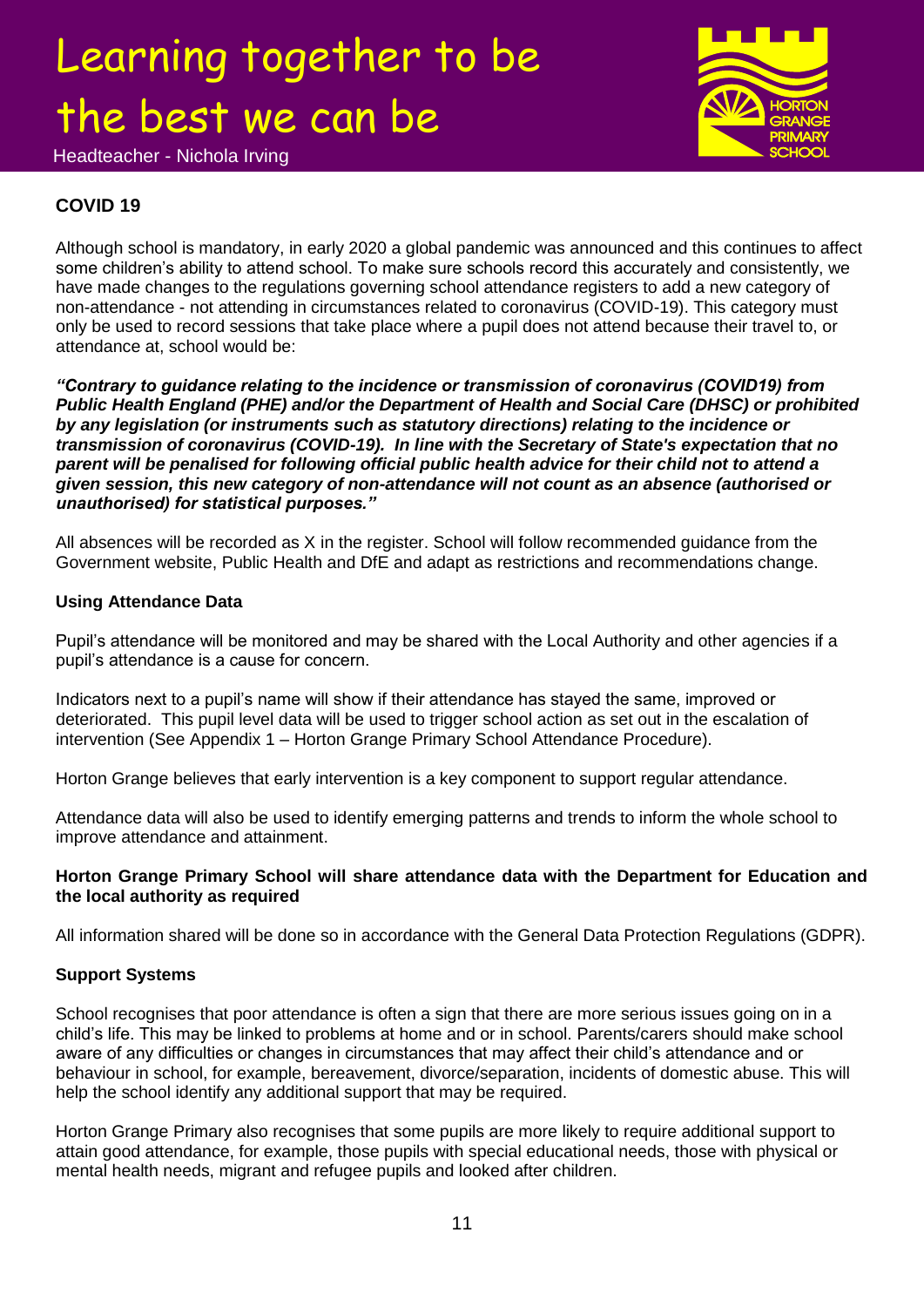

Headteacher - Nichola Irving

The school will implement strategies to support improved attendance. Strategies used will include:

### **Child Focused Rewards/Support**

Reward systems e.g. daily Epraise point for attending school every day and pencils, stickers etc Termly Asda Vouchers prize draws **Assemblies** Horton Hero Weekly attendance Trophy 100% attendance trip Individual weekly class incentives leading to class treat Thrive support Attendance 1:1's (tracking in school)

### **Family Support**

Informal discussion with parents Family Thrive Family learning Use of Early Help Action plans Home visits by Assistant Head Teacher and Family Support, Guidance and Welfare Officer Resources to help with establishing routines and early starts! Yearly attendance drive with Education Welfare Officer Breakfast club offered

### **Support from Outside Agencies**

Referrals to support agencies Additional learning support Behaviour support Regular meetings with Education Welfare Service

The first stages of applying the Attendance Policy will be focussed around offering families support in a child centred way. The emphasis will be on early intervention and will be a key focus. Open and honest discussions will take place between school, children and parents/carers. This will aim to avoid escalation to the Local Authority's Education Welfare Service.

Where parents/carers fail or refuse to engage with the support offered and further unauthorised absence occurs, Horton Grange Primary School will refer to Education Welfare and the use of legal sanctions will be considered.

### **Attendance Actions**

All attendance concerns are recorded on CPOMs and are discussed and actioned accordingly, this includes phone calls with parents, letters, face to face meetings, home visits and any EWO involvement.

### **Legal Framework**

Section 7 of the 1996 Education Act states that parents must ensure that children of compulsory school age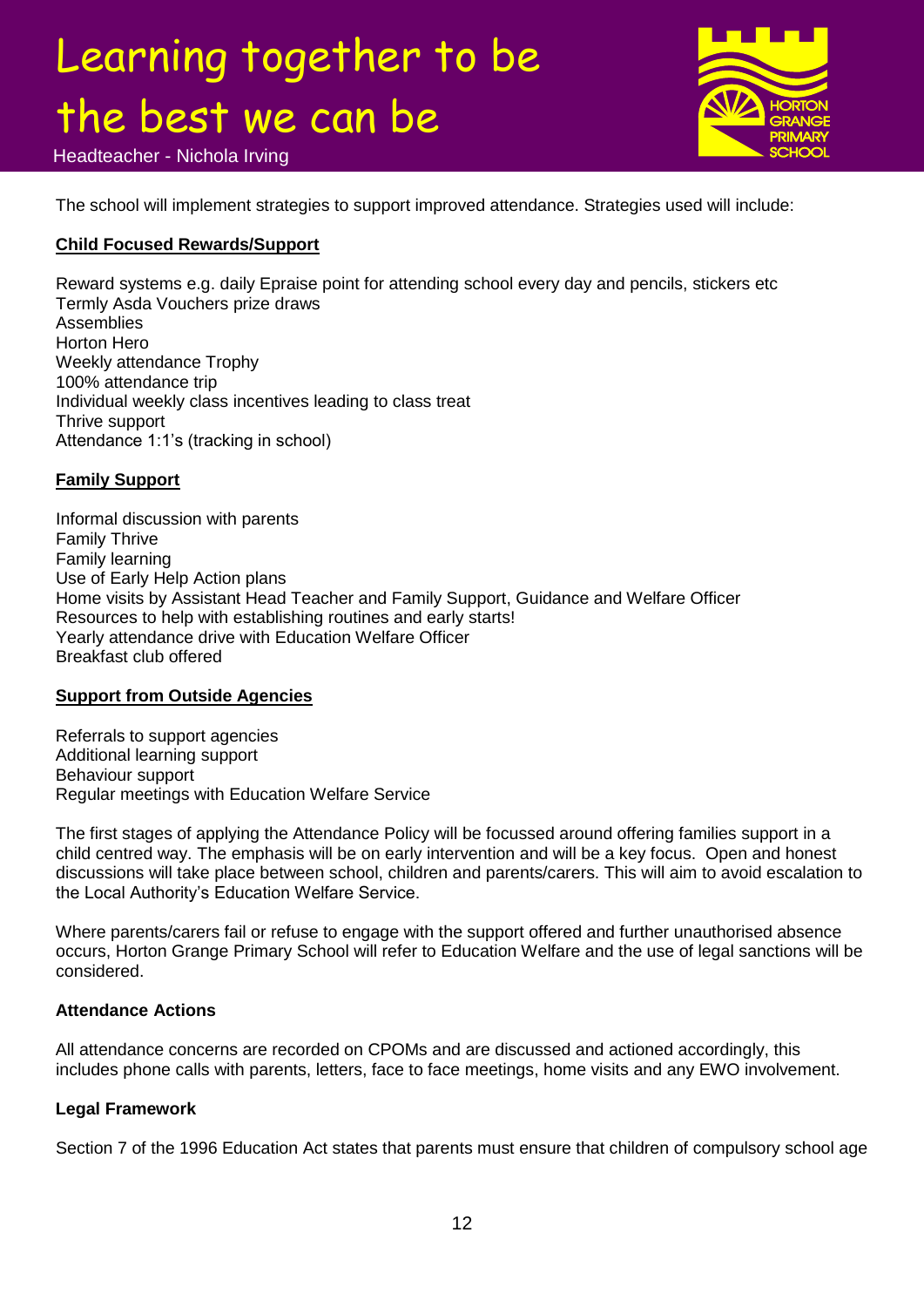

Headteacher - Nichola Irving

receive efficient full-time education suitable to their age, ability and aptitude to any special educational needs they may have, either by regular attendance at school or otherwise.

A child is of compulsory school age at the beginning of the term following their 5<sup>th</sup> birthday. A child ceases to be of compulsory school age on the last Friday in June of the school year in which they reach the age of 16.

Under the Education Act 1996, the Local Authority has a statutory responsibility to ensure that parents secure education for children of compulsory school age and where necessary, use legal enforcement. This responsibility is undertaken by Education Welfare.

The Education (Pupil Registration) (England) Regulations 2006, expect schools to take an attendance register twice a day, once at the start of the morning session and then again during the afternoon session.

The register must record whether the pupil was:

Present Absent Present at approved educational activity or Unable to attend due to exceptional circumstances

### **Legal Notice**

**As a last resort and where intervention by school and the Education Welfare Officer fails to bring about an improvement in attendance, legal action in the Magistrates' Court may be taken. The school will provide Education Welfare / Local Authority with evidence required for a prosecution under Section 444 of the Education Act 1996 and will appear as a prosecution witness if required by the Court. This is to ensure that parents realise their own responsibilities in ensuring attendance at school and most importantly about returning children to education.**

Section 444 of the Education Act 1996 states that if a parent fails to ensure the regular school attendance of their child if he/she is a registered pupil at a school and is of compulsory school age, then they are guilty of an offence.

A parent found guilty of this offence can be fined up to £2500 and or be imprisoned for a period of three months.

Alternatives to Section 444 prosecution are; Penalty Notices or an Education Supervision Order.

### **Penalty Notice**

Penalty Notices will be considered in accordance with Northumberland County Council's Protocols.

A Penalty Notice gives the parent the opportunity to discharge themselves of their legal responsibility if a £60 fine is paid within 21 days or £120 if paid within 28 days of the date the Notice was issued. Failure to pay the Penalty Notice may result in a prosecution under Section 444 of the Education Act 1996.

Further guidance is taken from updated Government guidance as necessary.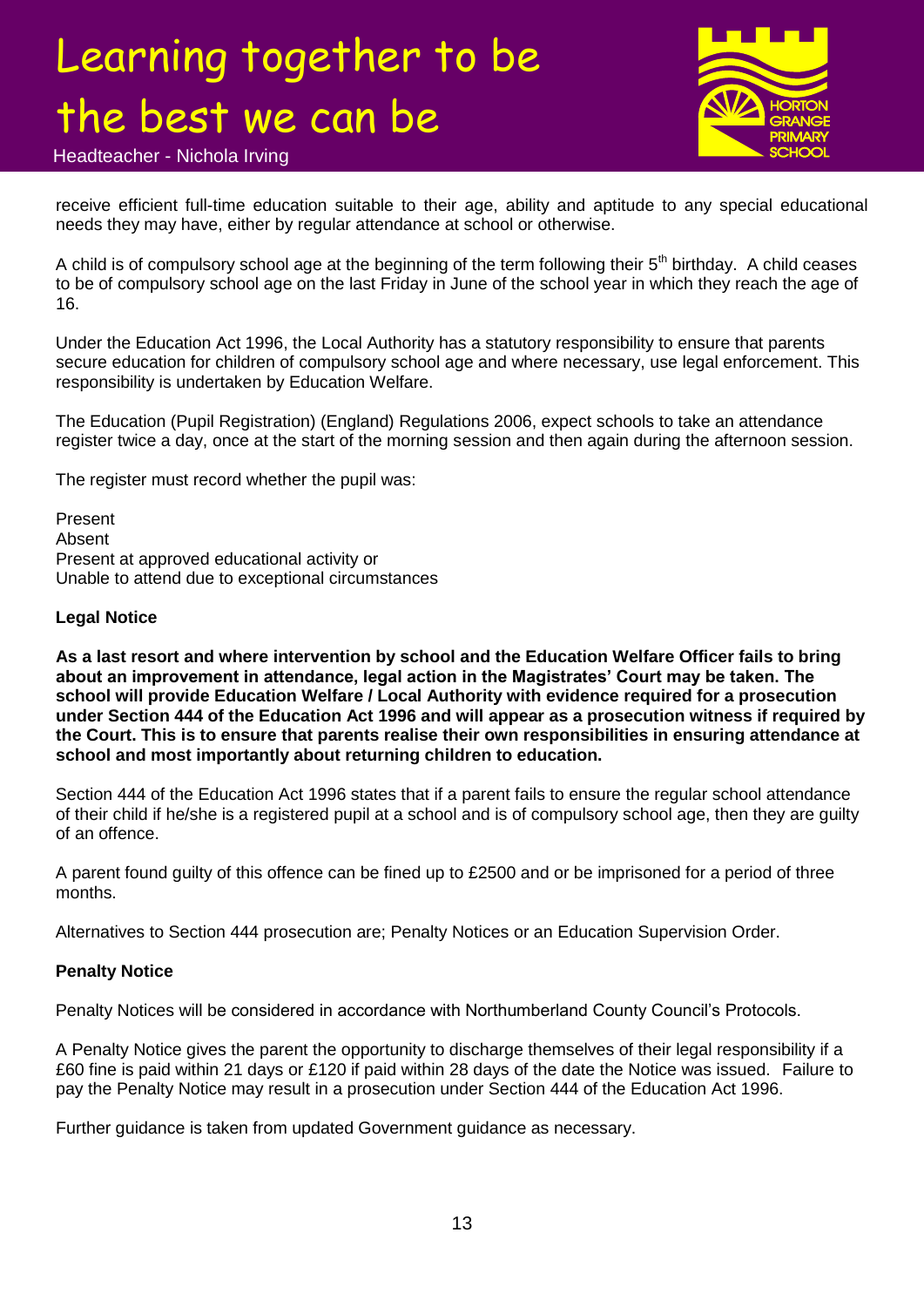Headteacher - Nichola Irving



### **Appendix 1**

### **Horton Grange Attendance Procedure**

| % Attendance                            | <b>Key Person</b>                             | Action(s)                                                                                                                                                                              |
|-----------------------------------------|-----------------------------------------------|----------------------------------------------------------------------------------------------------------------------------------------------------------------------------------------|
| 100% - 99%                              | <b>All staff</b>                              | All staff encourage regular attendance in a positive way                                                                                                                               |
| <b>Exceptional</b><br><b>Attendance</b> |                                               | <b>Procedural level</b>                                                                                                                                                                |
|                                         |                                               | The Class Teacher and Office Manager will record<br>accurate and consistent marking of registers in SIMS<br>including marking which relates to COVID                                   |
|                                         |                                               | The Office Manager to ensure all unexplained absences<br>are followed up on daily basis by text or phone call                                                                          |
|                                         |                                               | <b>Class level</b>                                                                                                                                                                     |
|                                         |                                               | <b>Postcards/letters home for positive attendance</b><br><b>Epraise point awarded daily for attendance</b>                                                                             |
| 98.9% - 96%                             | <b>All staff</b>                              | All staff continue to encourage attendance at a class<br>level using the actions above.                                                                                                |
| <b>Good Attendance</b>                  | <b>Assistant Head</b><br><b>Teacher/SLT</b>   | <b>Additionally</b>                                                                                                                                                                    |
|                                         | <b>Office Manager</b>                         | The Office Manager to ensure all unexplained absences<br>are followed up on daily basis by making contact with<br>parents/carer by text or phone call                                  |
|                                         |                                               | Class teachers to have a conversation with any child<br>regarding absences.                                                                                                            |
| $95.9\% - 90.1\%$                       | <b>Phase Leader</b>                           | <b>Procedural level</b>                                                                                                                                                                |
| <b>At Risk</b>                          | <b>Class teacher</b>                          | The Attendance Officer will monitor school attendance<br>and attendance history will be considered. When a                                                                             |
| <b>Early Intervention</b>               | <b>Attendance</b>                             | child's attendance continues to decline and hits the 93%                                                                                                                               |
|                                         | <b>Officer</b>                                | threshold the Attendance Officer will contact<br>parents/carers to ascertain the reasons behind the falling                                                                            |
|                                         | <b>Assistant Head</b><br><b>Teacher/SLT</b>   | attendance. The Attendance Officer will then follow this<br>up by requesting the standard attendance letter 1 if<br>appropriate or adequate reasons cannot be ascertained.             |
|                                         | <b>Family Support</b>                         |                                                                                                                                                                                        |
|                                         | <b>Guidance and</b><br><b>Welfare Officer</b> | <b>The Family Support Guidance and Welfare Officer and</b><br><b>AHT will meet every fortnight with the Education Welfare</b><br>Officer to discuss/monitor/review attendance concerns |
|                                         | <b>Education</b><br><b>Welfare Officer</b>    | (typically those children whose attendance is below 93%,<br>list compiled by Family Support Welfare and Guidance                                                                       |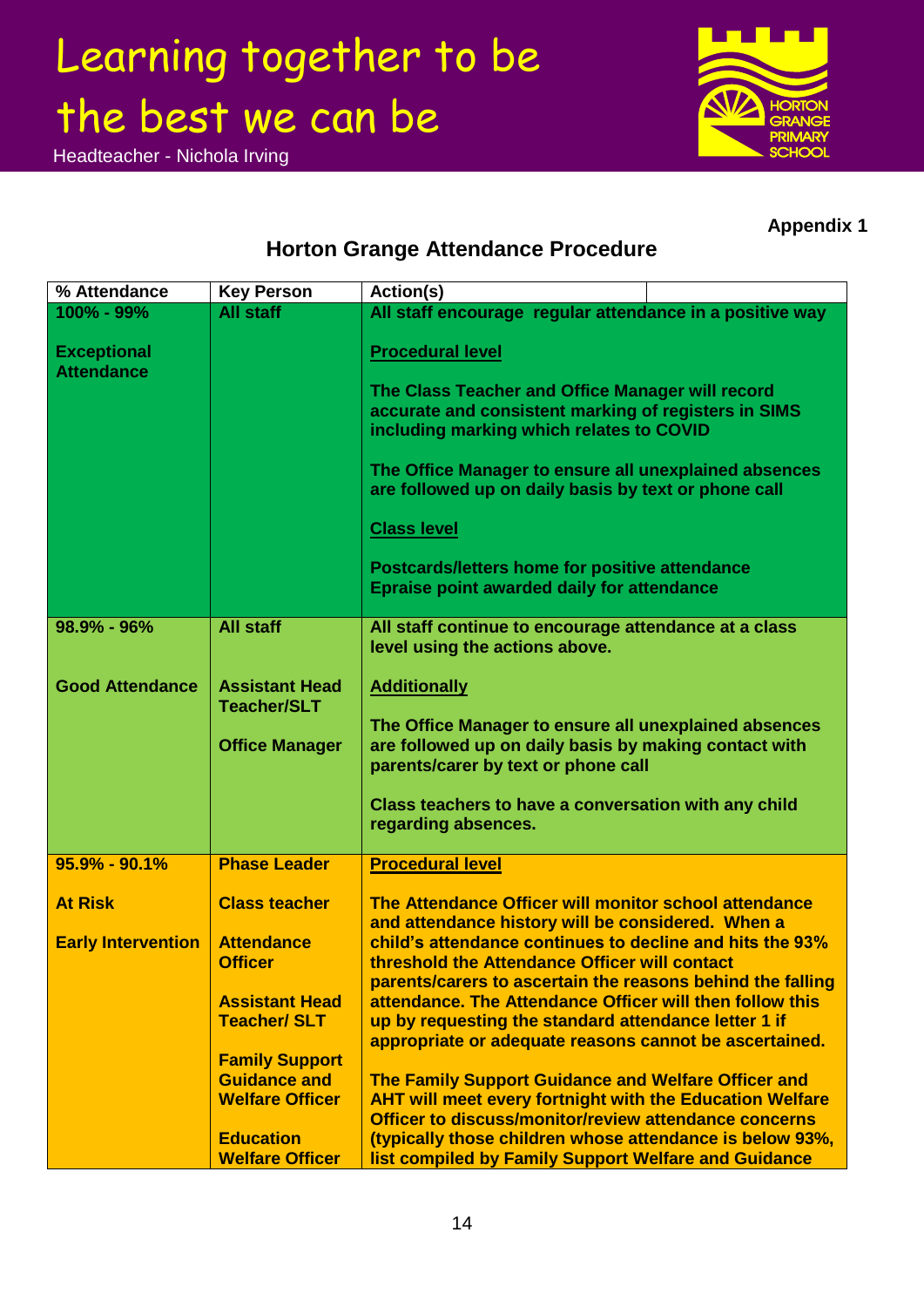Headteacher - Nichola Irving



|                   |                                              | Officer).                                                                                                         |
|-------------------|----------------------------------------------|-------------------------------------------------------------------------------------------------------------------|
|                   |                                              |                                                                                                                   |
|                   |                                              | <b>Following the meeting with the EWO the following</b>                                                           |
|                   |                                              | actions may be taken:                                                                                             |
|                   |                                              | <b>Decision made to monitor attendance</b>                                                                        |
|                   |                                              | Phone call made to parents/carers to ascertain further<br>reason or evidence for absence and to offer further     |
|                   |                                              | support such as EHA, referrals to other agencies or                                                               |
|                   |                                              | <b>home visits</b>                                                                                                |
|                   |                                              | Letters sent according to attendance level                                                                        |
|                   |                                              | <b>Referral made to EWO</b>                                                                                       |
|                   |                                              | <b>Punctuality is also taken into consideration and</b>                                                           |
|                   |                                              | monitored. Alarm clock will be offered.                                                                           |
|                   |                                              |                                                                                                                   |
|                   |                                              | All actions will be recorded on CPOMS and FSGWO and                                                               |
|                   |                                              | <b>AHT alerted to attendance concerns.</b>                                                                        |
|                   |                                              |                                                                                                                   |
|                   |                                              | At this stage parents will be advised that further absence                                                        |
|                   |                                              | due to illness will not be authorised without evidence.                                                           |
|                   |                                              |                                                                                                                   |
|                   |                                              | <b>SLT Level</b>                                                                                                  |
|                   |                                              |                                                                                                                   |
|                   |                                              | At this stage AHT will begin to track children who are at<br>risk or below. Conversations will be held weekly     |
|                   |                                              | regarding attendance. (KS2)                                                                                       |
|                   |                                              |                                                                                                                   |
|                   |                                              | <b>Support for children in school by setting attendance</b>                                                       |
|                   |                                              | target                                                                                                            |
|                   |                                              | <b>Class Level</b>                                                                                                |
|                   |                                              |                                                                                                                   |
|                   |                                              | In addition to existing class actions                                                                             |
|                   |                                              | Discussions to be held in class to promote daily                                                                  |
|                   |                                              | attendance with children.                                                                                         |
| 90% and below     | <b>Class Teacher</b>                         | <b>Procedural level</b>                                                                                           |
|                   | <b>Phase Leaders</b>                         |                                                                                                                   |
| <b>Persistent</b> |                                              | All PAs will have already been identified and tracked                                                             |
| <b>Absentee</b>   | <b>Family Support</b><br><b>Guidance and</b> | whilst at risk.                                                                                                   |
|                   | <b>Welfare Officer</b>                       | <b>Referral process</b>                                                                                           |
|                   |                                              |                                                                                                                   |
|                   | <b>Education</b>                             | <b>Family Support Guidance and Welfare Officer to consider</b>                                                    |
|                   | <b>Welfare Officer</b>                       | <b>EWO referral where there is evidence of persistent</b>                                                         |
|                   |                                              | absenteeism.                                                                                                      |
|                   | <b>Assistant Head</b><br>teacher/SLT         | Where children have been PA historically and received a<br>PA letter prior to the term starting, all absences are |
|                   |                                              | unauthorised unless accompanied by medical evidence.                                                              |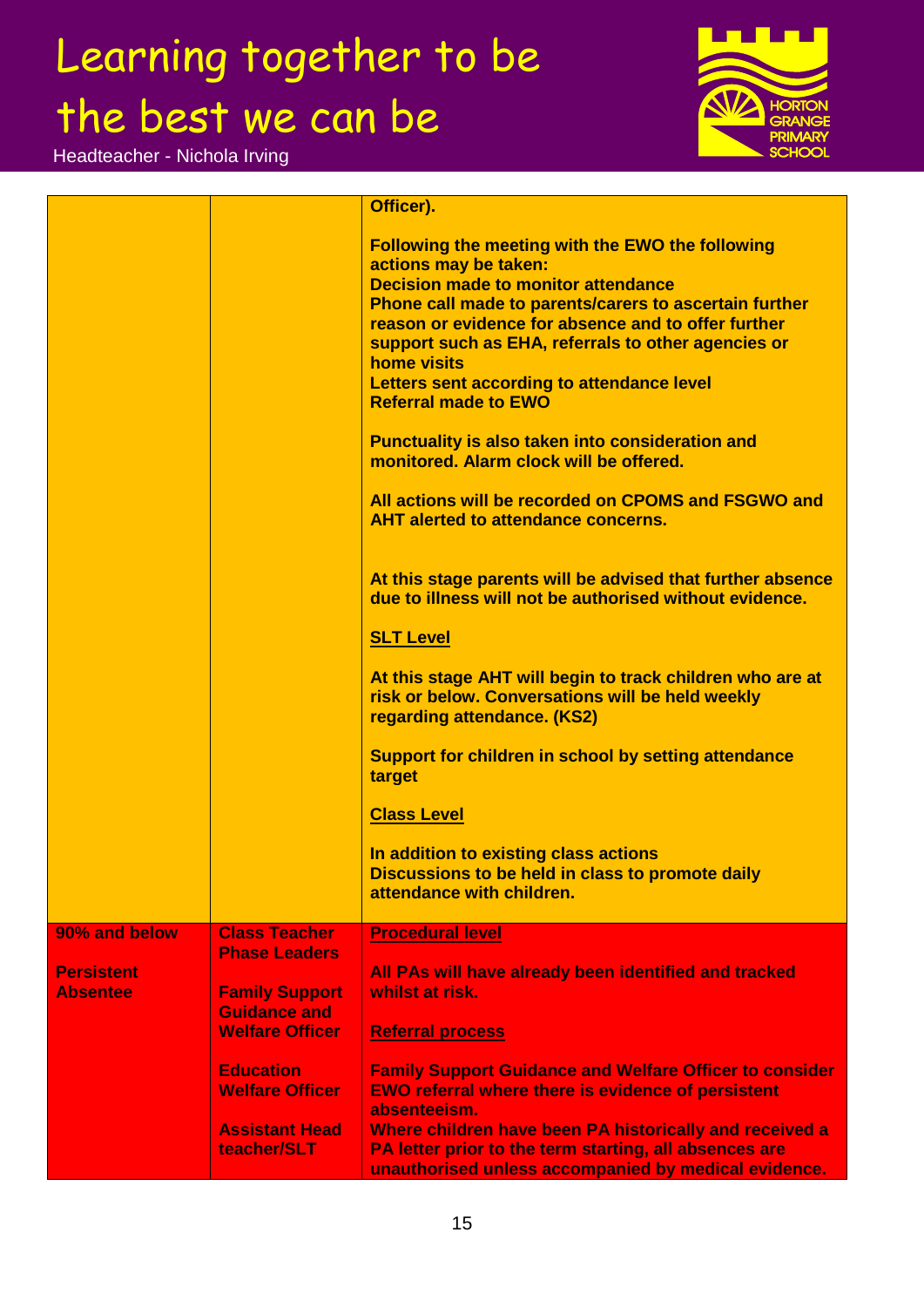Headteacher - Nichola Irving



|                         | <b>Governors</b>                             | A referral may be put in after 6 sessions.                                                                                                                       |
|-------------------------|----------------------------------------------|------------------------------------------------------------------------------------------------------------------------------------------------------------------|
|                         |                                              | <b>Family Support Guidance and Welfare Officer to send</b><br>letter home advising referral to EWO service.                                                      |
|                         |                                              | <b>EWO will contact the family and commence support in</b><br>conjunction with school. Further referrals to additional<br>agencies may be considered or offered. |
|                         |                                              | <b>Class Level</b>                                                                                                                                               |
|                         |                                              | <b>Teachers will be made aware via CPOMS of referrals.</b><br>Catch up on learning is offered and parents involved in<br>this.                                   |
|                         | <b>The Office</b>                            | On the first day of absence a text or phone call will be                                                                                                         |
|                         | <b>Manager</b>                               | made                                                                                                                                                             |
| <b>Additional Daily</b> |                                              | On the second day of absence if school are not aware of                                                                                                          |
| <b>Actions</b>          | <b>Attendance</b><br><b>Officer</b>          | the reason for absence the Office Manager/Attendance                                                                                                             |
|                         |                                              | Officer will contact parent to ascertain a reason and/or if<br>there are known pastoral issues refer to the Family                                               |
|                         | <b>Family Support/</b>                       | <b>Support Guidance and Welfare Officer or Assistant Head</b>                                                                                                    |
|                         | Guidance/                                    | Teacher for further direction. All notes will be recorded                                                                                                        |
|                         | <b>Welfare</b>                               | on CPOMS under the attendance category.                                                                                                                          |
|                         | <b>Officer/DSL</b>                           | If parents do not confirm the reason for absence the                                                                                                             |
|                         |                                              | Office Manager will ensure the register is coded as                                                                                                              |
|                         |                                              | unauthorised. This will remain on the register until such                                                                                                        |
|                         |                                              | times that an explanation can be provided by a                                                                                                                   |
|                         |                                              | parent/carer.                                                                                                                                                    |
| <b>Weekly Basis</b>     | <b>Office Manager /</b><br><b>Attendance</b> | On a weekly basis the Office Manager / Attendance<br>Officer will provide the Assistant Head teacher with a                                                      |
|                         | <b>Officer</b>                               | report from SIMS to show percentage absence and                                                                                                                  |
|                         |                                              | punctuality for all children. The information is given to                                                                                                        |
|                         | <b>Class Teachers</b>                        | class teachers and the Assistant Head teacher to identify                                                                                                        |
|                         |                                              | any cause for concern, inform tracking and feed into                                                                                                             |
|                         | <b>AHT</b>                                   | attendance data picture for SLT and governors.                                                                                                                   |
| <b>Half termly</b>      | <b>AHT</b>                                   | AHT to review attendance data and publish report for                                                                                                             |
|                         |                                              | governors                                                                                                                                                        |
|                         |                                              |                                                                                                                                                                  |
|                         |                                              | Attendance Officer, AHT and Family Support Worker will<br>meet to discuss overall attendance concerns with a key                                                 |
|                         |                                              | focus around Persistent Absentees, Pupil Premium and                                                                                                             |
|                         |                                              | SEND children. Following this meeting any causes for                                                                                                             |
|                         |                                              | concern will be identified and appropriate letters and/or                                                                                                        |
|                         |                                              | contact will be made to parents/carers.                                                                                                                          |
| <b>Termly Basis</b>     | <b>Office Manager</b>                        | Rewards given for exceptional attendance and Asda draw                                                                                                           |
|                         | /Attendance                                  | reward                                                                                                                                                           |
|                         | <b>Officer</b>                               |                                                                                                                                                                  |
|                         | <b>Assistant</b>                             |                                                                                                                                                                  |
|                         | <b>Headteacher</b>                           |                                                                                                                                                                  |